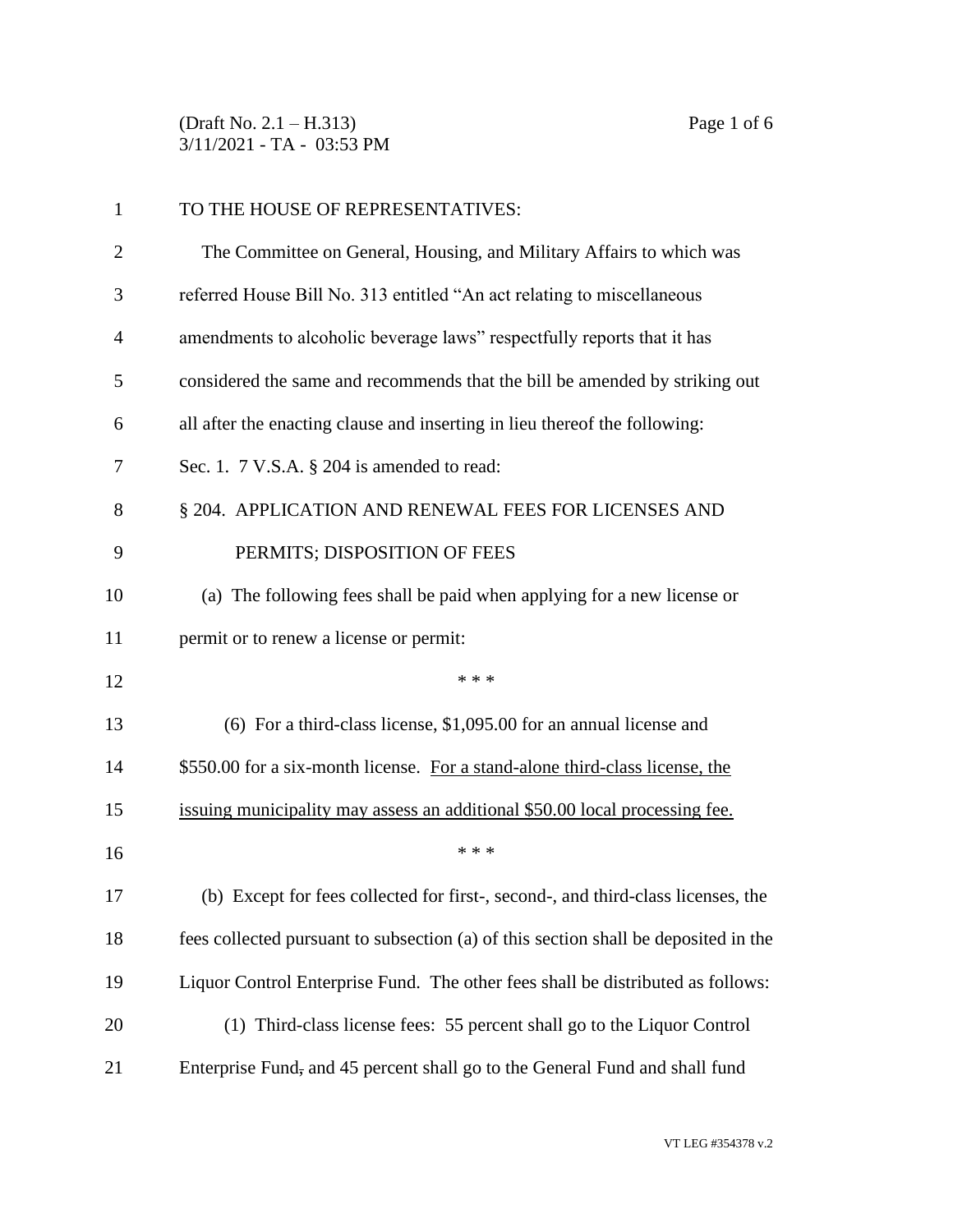## (Draft No. 2.1 – H.313) Page 2 of 6 3/11/2021 - TA - 03:53 PM

| $\mathbf{1}$   | alcohol abuse prevention and treatment programs. The local processing fee for       |
|----------------|-------------------------------------------------------------------------------------|
| $\overline{2}$ | stand-alone third-class licenses shall be retained by the issuing municipality.     |
| 3              | * * *                                                                               |
| 4              | Sec. 2. 7 V.S.A. § 230 is added to read:                                            |
| 5              | § 230. SALE OF ALCOHOLIC BEVERAGES FOR OFF-PREMISES                                 |
| 6              | <b>CONSUMPTION</b>                                                                  |
| 7              | (a) The Board of Liquor and Lottery and the local control commissioners             |
| 8              | may approve the following:                                                          |
| 9              | (1) Authorize first- and third-class licensees to sell malt beverages,              |
| 10             | vinous beverages, and spirits-based prepared drinks for off-premises                |
| 11             | consumption. All sales of alcoholic beverages for off-premises consumption          |
| 12             | must be accompanied by a food order.                                                |
| 13             | (2) Authorize fourth-class licensees to provide curbside pickup of                  |
| 14             | unopened containers of spirits, spirits-based products, malt beverages, and         |
| 15             | vinous beverages.                                                                   |
| 16             | (b) For any alcoholic beverage sold pursuant to subdivision $(a)(1)$ of this        |
| 17             | section, the first- or third-class licensee shall provide the alcoholic beverage in |
| 18             | a container:                                                                        |
| 19             | (1) with a securely affixed tamper-evident seal; and                                |
| 20             | (2) bearing a label that:                                                           |
| 21             | (A) states that the beverage contains alcohol; and                                  |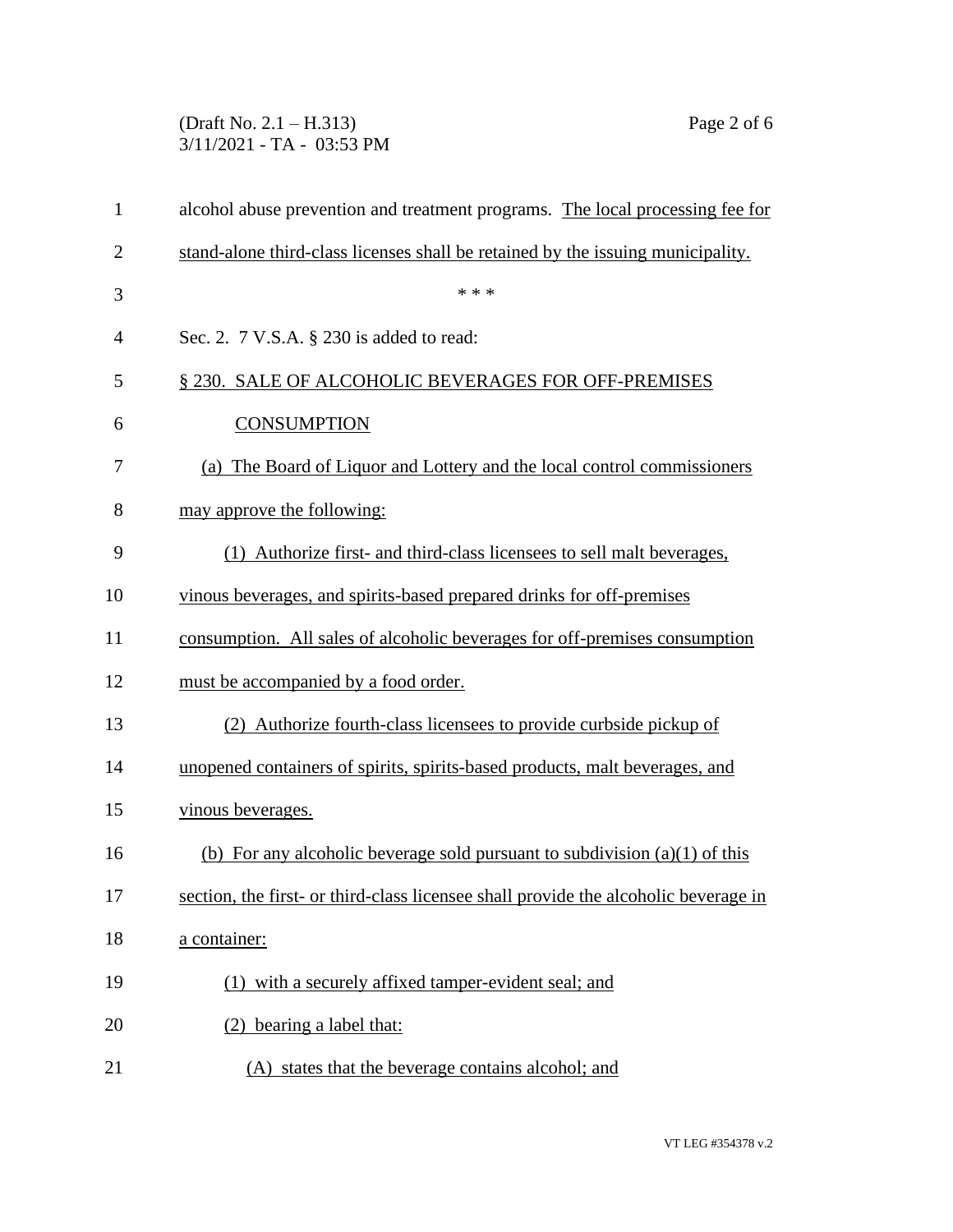(Draft No. 2.1 – H.313) Page 3 of 6 3/11/2021 - TA - 03:53 PM

| $\mathbf{1}$   | (B) lists the ingredients and serving size.                                               |
|----------------|-------------------------------------------------------------------------------------------|
| $\overline{2}$ | (c) A licensee may sell alcoholic beverages pursuant to this section                      |
| 3              | between 10:00 a.m. and 11:00 p.m.                                                         |
| $\overline{4}$ | (d) The Board of Liquor and Lottery may adopt rules and forms necessary                   |
| 5              | to implement this section.                                                                |
| 6              | Sec. 3. $7$ V.S.A. $\S$ 253 is amended to read:                                           |
| 7              | § 253. FESTIVAL PERMITS                                                                   |
| 8              | * * *                                                                                     |
| 9              | (b) $\left( +\right)$ A festival required to be permitted under this section is any event |
| 10             | that is open to the public for which the primary purpose is to serve one or more          |
| 11             | of the following: malt beverages, vinous beverages, fortified wines, or spirits.          |
| 12             | (c) A festival permit holder is permitted to conduct an event that is open to             |
| 13             | the public at which one or more of the following are served: malt beverages,              |
| 14             | vinous beverages, fortified wines, or spirits.                                            |
| 15             | (d) The permit holder shall ensure the following:                                         |
| 16             | (1) Attendees at the festival shall be required to pay an entry fee of not                |
| 17             | less than $$5.00$ .                                                                       |
| 18             | $(2)(A)$ Malt beverages for sampling shall be offered in glasses that                     |
| 19             | contain not more than 12 ounces with not more than 60 ounces served to any                |

20 patron at one event.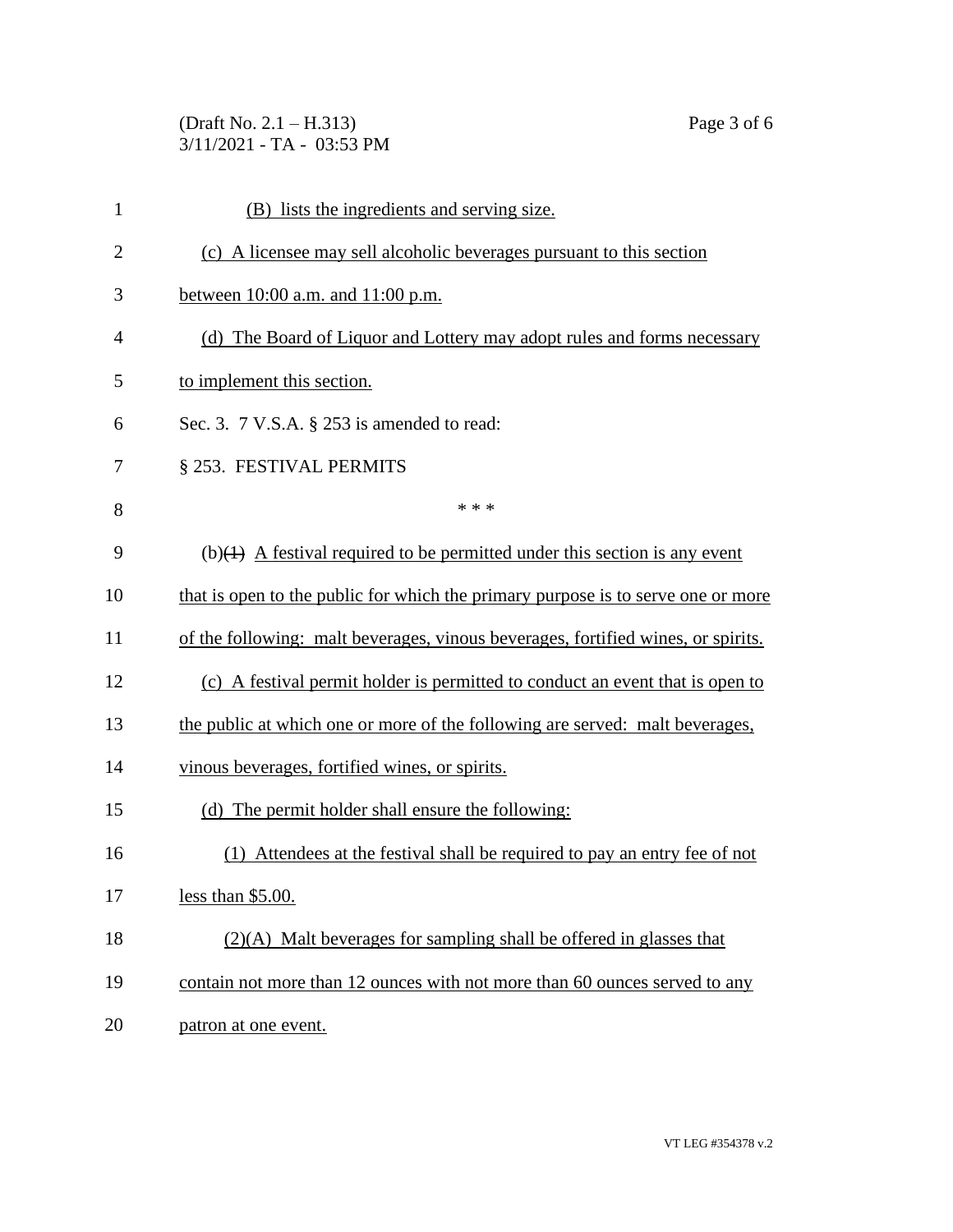## (Draft No. 2.1 – H.313) Page 4 of 6 3/11/2021 - TA - 03:53 PM

| 1              | (B) Vinous beverages for sampling shall be offered in glasses that                |
|----------------|-----------------------------------------------------------------------------------|
| $\overline{2}$ | contain not more than five ounces with not more than 25 ounces served to any      |
| 3              | patron at one event.                                                              |
| $\overline{4}$ | (C) Fortified wines for sampling shall be offered in glasses that                 |
| 5              | contain not more than three ounces with not more than 15 ounces served to any     |
| 6              | patron at one event.                                                              |
| 7              | (D) Spirits for sampling shall be offered in glasses that contain not             |
| 8              | more than one ounce with not more than five ounces served to any patron at        |
| 9              | one event.                                                                        |
| 10             | Patrons attending a festival where combinations of malt, vinous,<br>(E)           |
| 11             | fortified wines, or spirits are mutually sampled shall not be served more than a  |
| 12             | combined total of six U.S. standard drinks containing 3.6 fluid ounces or         |
| 13             | 84 grams of pure ethyl alcohol.                                                   |
| 14             | (3) The event shall be conducted in compliance with all the                       |
| 15             | requirements of this title.                                                       |
| 16             | $(e)(1)$ A festival permit holder may purchase invoiced volumes of malt or        |
| 17             | vinous beverages directly from a manufacturer or packager licensed in             |
| 18             | Vermont, or a manufacturer or packager that holds a federal Basic Permit or       |
| 19             | Brewers Notice or evidence of licensure in a foreign country that is satisfactory |
| 20             | to the Board.                                                                     |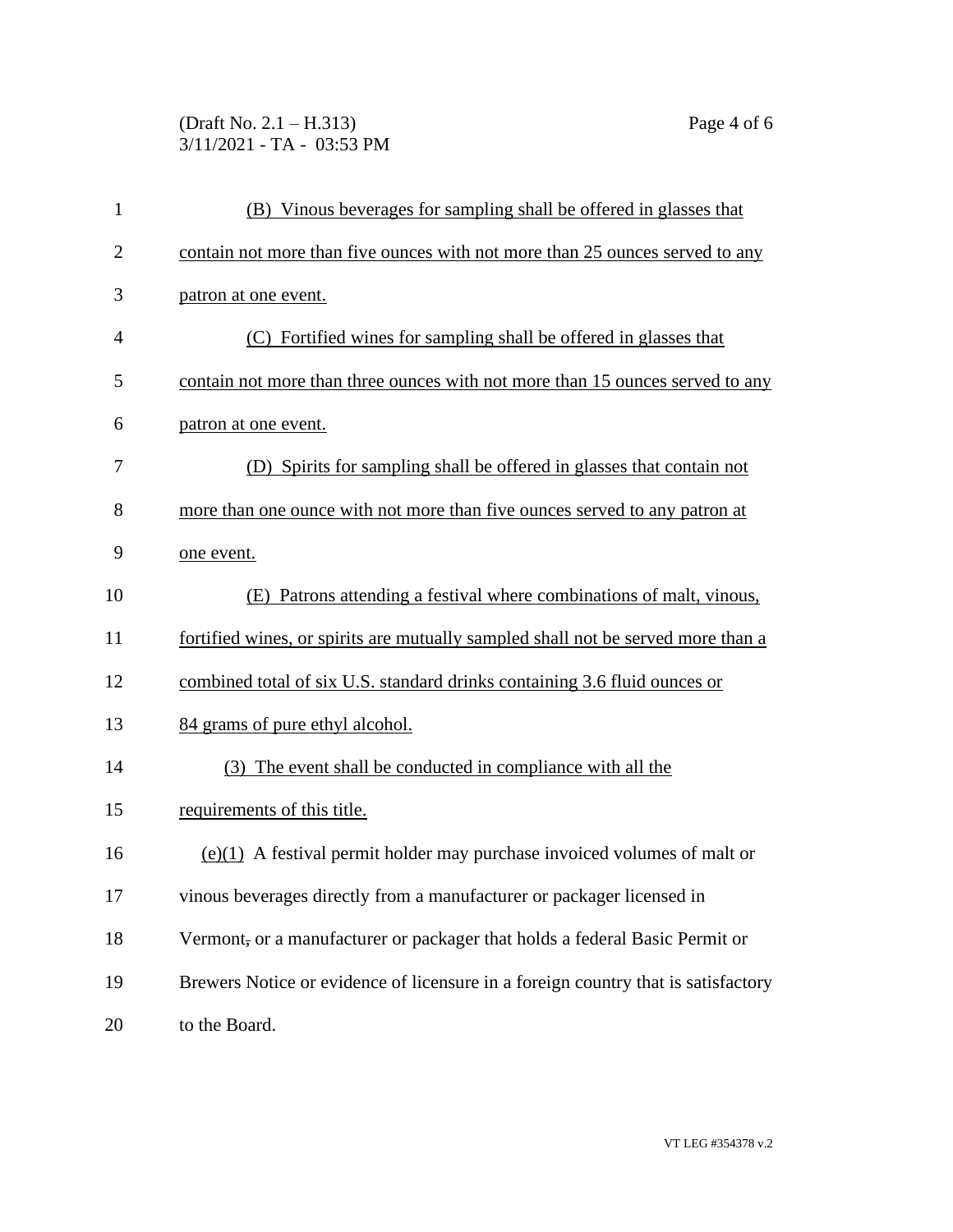## (Draft No. 2.1 – H.313) Page 5 of 6 3/11/2021 - TA - 03:53 PM

| $\mathbf{1}$   | (2) The invoiced volumes of malt or vinous beverages may be                                          |
|----------------|------------------------------------------------------------------------------------------------------|
| $\overline{2}$ | transported to the site and sold by the glass to the public by the permit holder                     |
| 3              | or its employees and volunteers only during the event.                                               |
| $\overline{4}$ | $\frac{(\epsilon)(f)}{f}$ A festival permit holder shall be subject to the provisions of this title, |
| 5              | including section 214 of this title, and the rules of the Board regarding the sale                   |
| 6              | of the alcoholic beverages and shall pay the tax on the malt or vinous                               |
| 7              | beverages pursuant to section 421 of this title.                                                     |
| 8              | $\left(\frac{d}{g}\right)$ A person shall be granted no not more than four festival permits per      |
| 9              | year, and each permit shall be valid for no not more than four consecutive                           |
| 10             | days.                                                                                                |
| 11             | Sec. 4. 7 V.S.A. § 256 is amended to read:                                                           |
| 12             | § 256. PROMOTIONAL TASTINGS FOR LICENSEES                                                            |
| 13             | $(a)(1)$ At the request of a first- or second-class licensee, a holder of a                          |
| 14             | manufacturer's, rectifier's, or wholesale dealer's license may distribute without                    |
| 15             | charge to the first- or second-class licensee's management and staff, provided                       |
| 16             | they are of legal age and are off duty for the rest of the day, two ounces per                       |
| 17             | person of vinous or malt beverages for the purpose of promoting the beverage.                        |
| 18             | (2) At the request of a holder of a third-class license, a manufacturer or                           |
| 19             | rectifier of spirits or fortified wines may distribute without charge to the third-                  |
| 20             | class licensee's management and staff, provided they are of legal age and are                        |
| 21             | off duty for the rest of the day, one-quarter ounce of each beverage and no not                      |